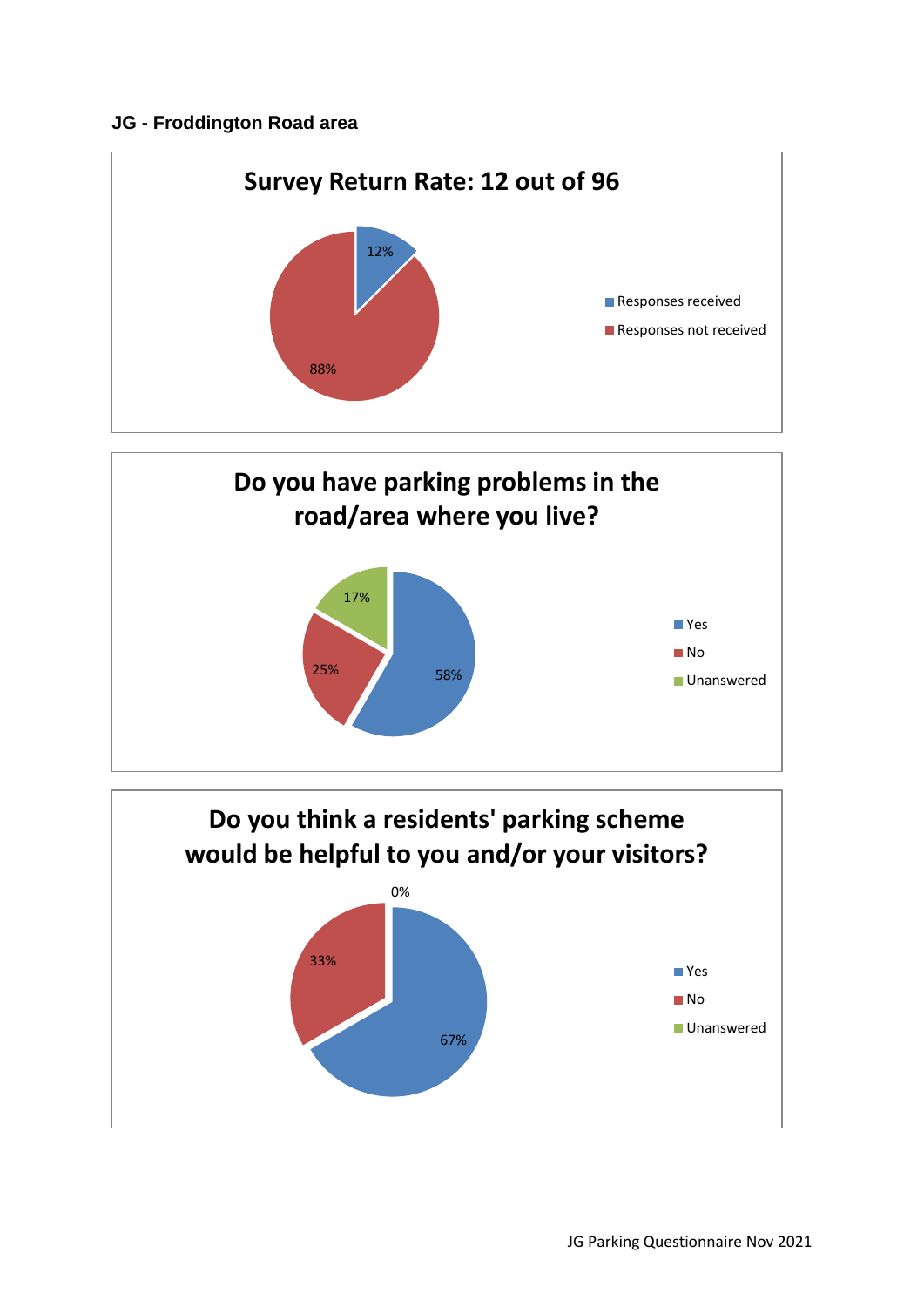



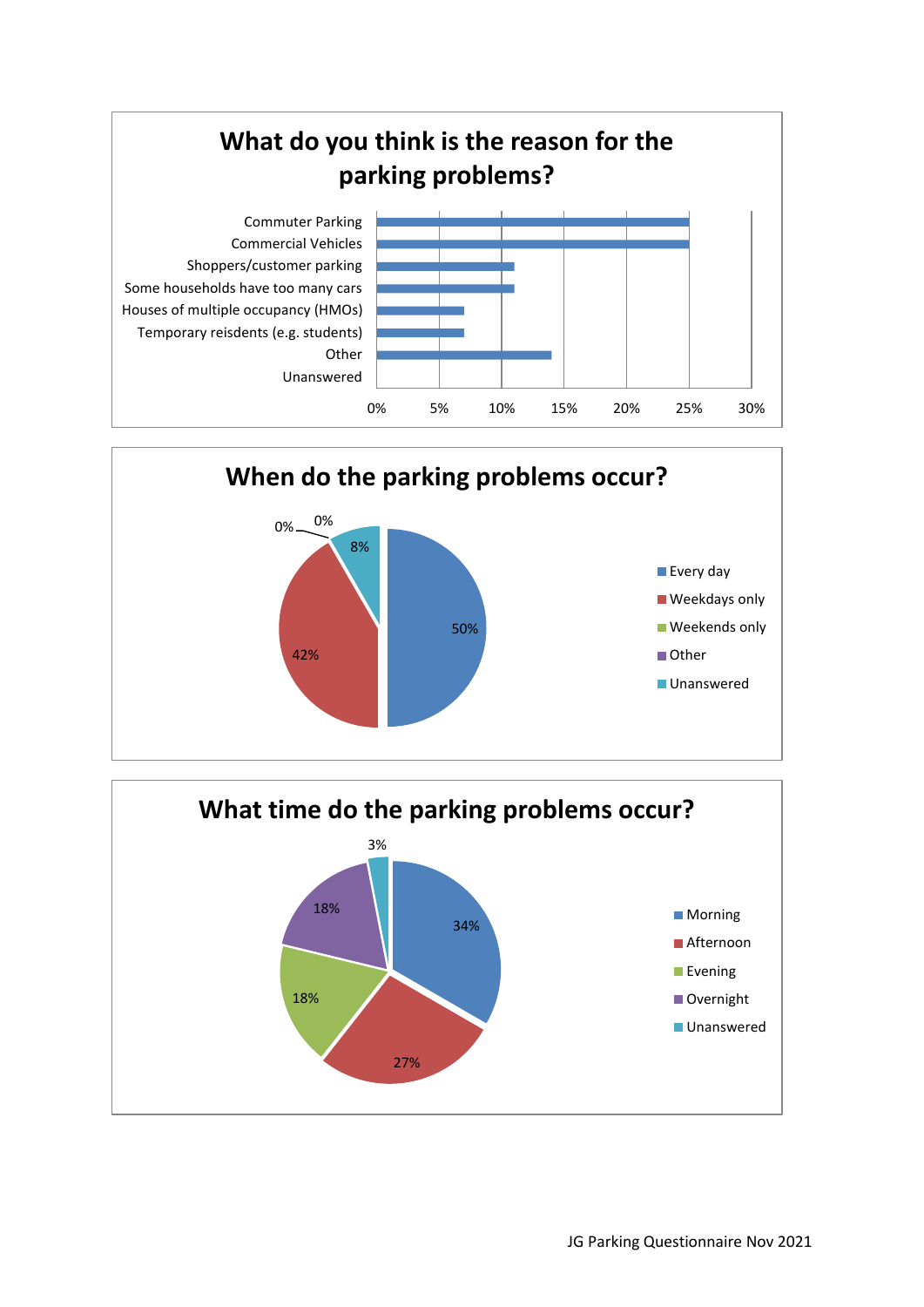## **Equalities questions**





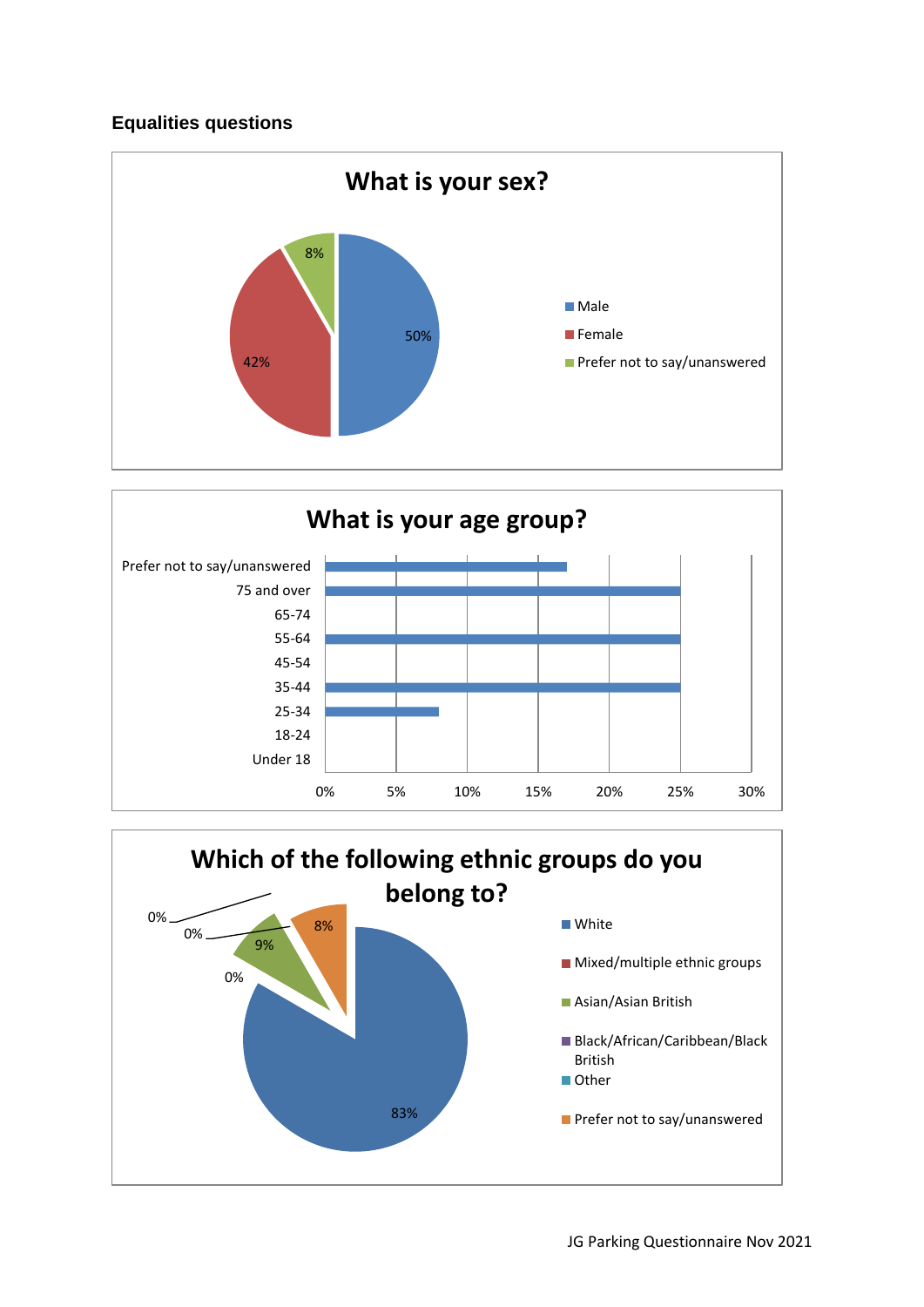



| <b>Road Name</b>                                                       | For           | <b>Against</b> | <b>Undecided</b> | No. of<br><b>Surveys</b><br>received | No. of<br>properties<br>surveyed |
|------------------------------------------------------------------------|---------------|----------------|------------------|--------------------------------------|----------------------------------|
| <b>Carlisle Road</b>                                                   | 3             |                |                  |                                      | 48                               |
| <b>Froddington Road</b>                                                | 3             | 3              |                  | 6                                    | 28                               |
| Somers Road<br>(evens only between<br>Churchill Ave and<br>Canal Walk) | $\mathcal{P}$ |                |                  | 2                                    | 20                               |
|                                                                        | 8             |                |                  |                                      | 96                               |

## **Comment Summary**

- Other causes of parking problems raised:
	- o Students and school parking.
	- o Vehicles being left long-term.